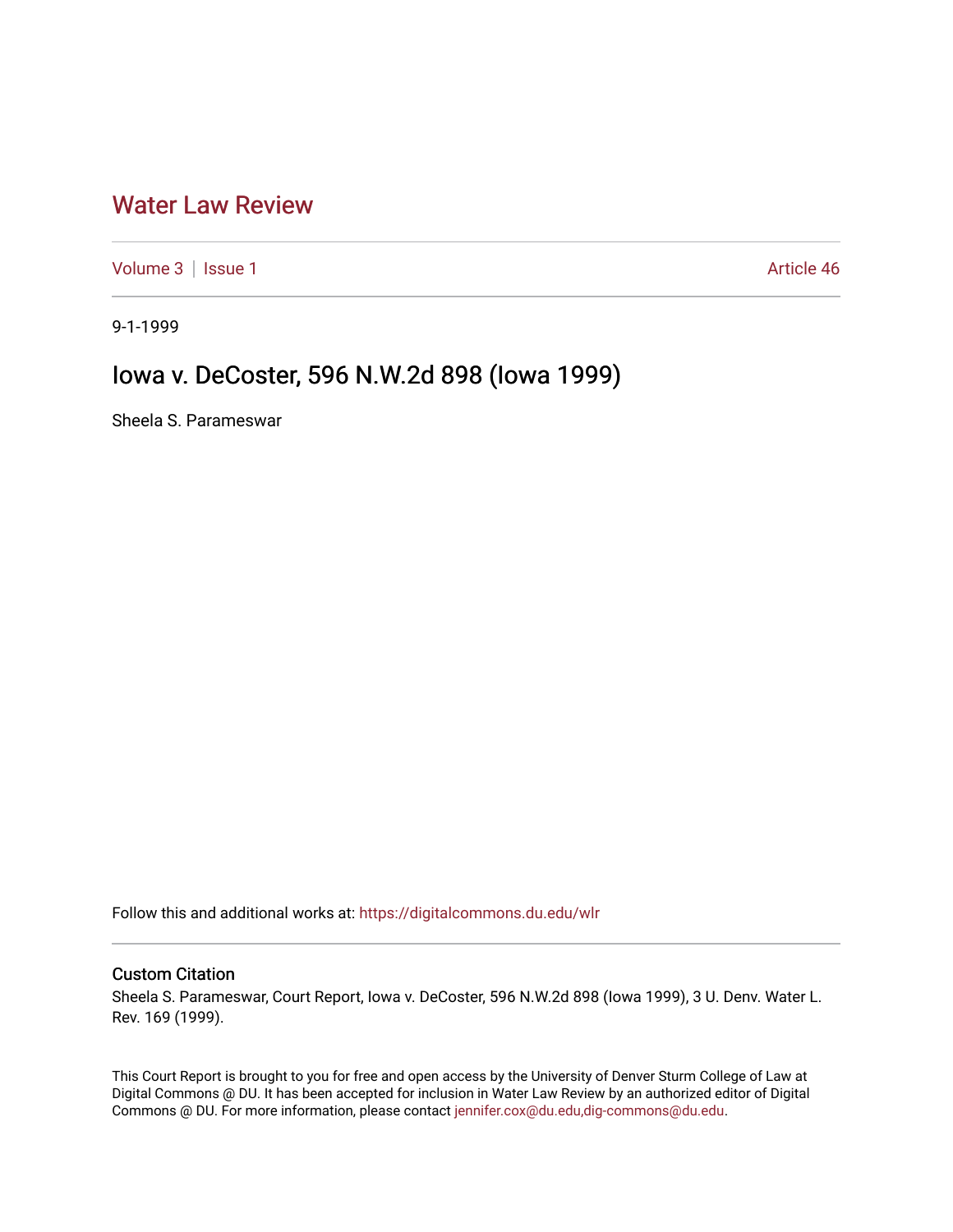*In re* Clinton Water Works Rate Schedule Adopted Sept. **9, 1997, 707 N.E.2d 807 (Ind.** Ct. **App. 1999)** (holding that after the city's removal from the jurisdiction of the IURC, it could raise rates to generate revenue for repairs and that the rate increase was just, reasonable, and nondiscriminatory).

On September 9, 1997, the Common Council of the City of Clinton ("City") adopted an ordinance setting forth an increase in the City's water rates. These increases resulted in the Clinton Township Water Co., Inc. ("Township") paying the same rates as the residential customers. The Township filed a petition objecting to the rate increase, claiming it violated IC 8-1.5-3-8. The trial court held a hearing on the Township's petition and confirmed the City's rate increase. The Township appealed the trial court's decision.

The first issue was whether the City was required to justify the rate increase by using the same rate-making methods and procedures followed by utilities subject to the jurisdiction of the Indiana Utility Regulatory Commission ("IURC"), for approval of rates and charges. The Township also argued that the City was not permitted to raise rates to cover future expenses. The City previously removed itself from jurisdiction of the IURC. Therefore, the court held that a municipal utility that removed itself from that jurisdiction is not limited to the methodologies used by the IURC and could raise rates to generate revenue for repairs. The court held, however, that IC **8-1.5-3-8** still required the municipal utility to make rates that are nondiscriminatory, reasonable, and just.

The second issue, therefore, was whether the municipal utility's rate increase was nondiscriminatory, reasonable, and just. The court held that the evidence demonstrated that the rate increase met each of those characteristics. In addition, IC 8-1.5-3-8(a) requires the City to provide its customers with reasonably adequate services and facilities. The court held that the City presented evidence to the trial court establishing that the rate increases were necessary to provide adequate services. The court, therefore, affirmed the trial court's findings and approved the rate increases.

*Lori* Asher

#### IOWA

Iowa v. DeCoster, **596** N.W.2d 898 (Iowa 1999) (holding an owner of an Iowa hog confinement facility strictly liable for violating statutes and regulations governing spray irrigation and for violating freeboard standards).

Austin J. DeCoster owned more than thirty hog confinement facilities. The Department of Natural Resources ("DNR") issued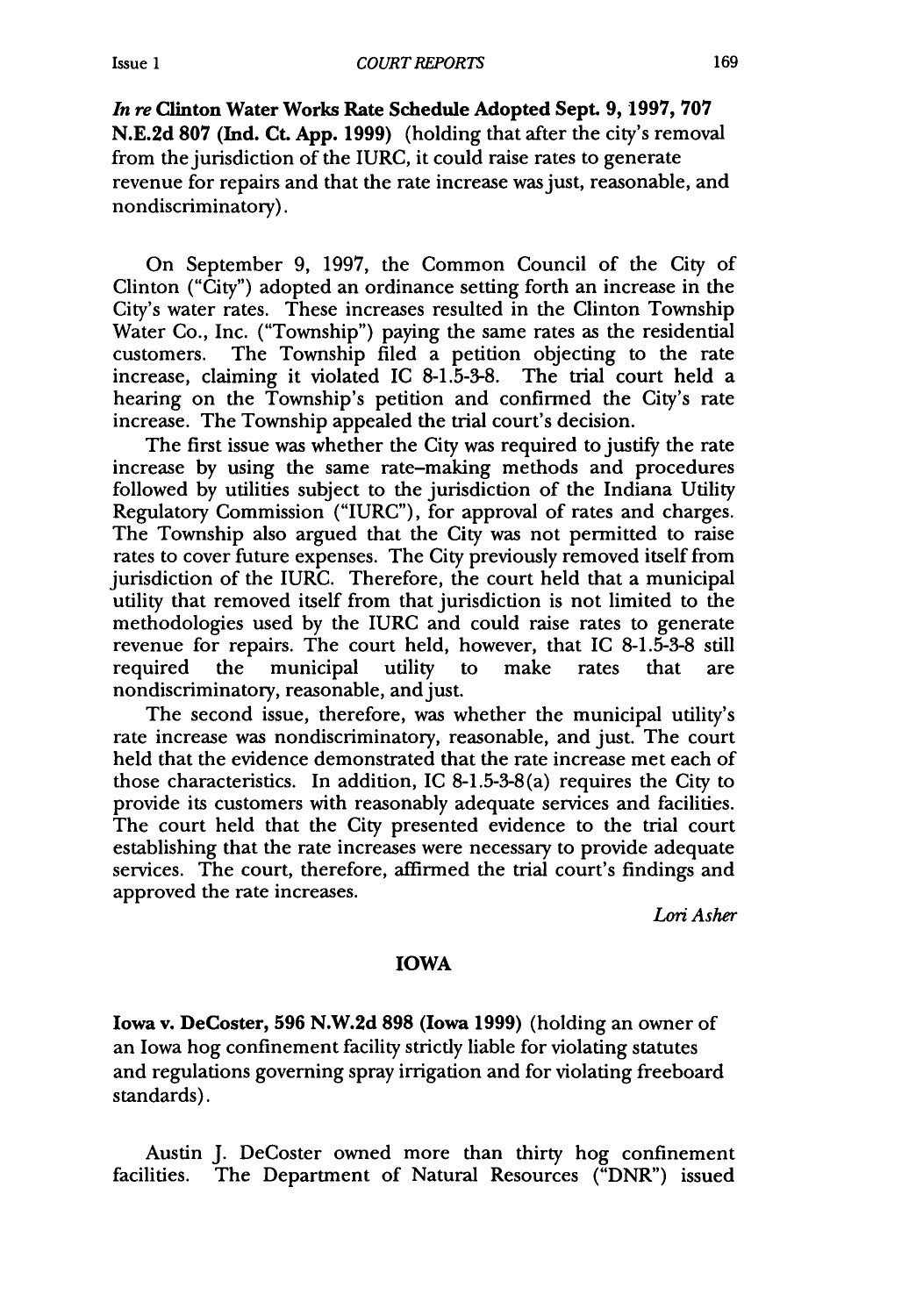permits for the construction of two earthen waste storage basins in units two and three, and unit nine's anaerobic lagoon. On April 27, 1995, DeCoster began spray irrigating manure from the waste storage basin at unit three. During the second spray irrigating application, an employee discovered that water and manure started to pool in the low spots. Irrigation continued until the next day. A local noticed a dirty darkish color with a strong odor of manure running from both tile outlets. The outfalls created foam in the water in the ditch and continued until someone removed the tile. The two tile outlets discharged into a stream that eventually joined the Iowa River. A DNR field agent investigated and concluded that DeCoster's spray irrigation penetrated three feet of soil, reaching the tile line creating the polluted discharge.

The trial court held that the overwhelming evidence showed that the spray irrigation caused the polluted discharge from the tile outlets. It imposed a civil fine of \$59,000 against DeCoster, which he appealed. This court then affirmed in four parts.

First, the court agreed with the lower court that sufficient evidence existed to show that the polluted discharge and putrid odor of hog manure came from DeCoster's spray irrigation.

Second, the court pointed out Iowa Code § 455B.186(1), which states that an operator is in violation of this section if it places pollutants into the state's water. The pollutants found in the water came from the tile outlets at DeCoster's facility. DeCoster, through his employees, knowingly placed pollutants in state water by contaminating the soil around the water. Therefore, he was strictly liable for violation of the statute.

Third, the court held that DeCoster violated Iowa Administrative Code rule 567-65.2(7) which states that manure removal shall be done in a manner that will not cause surface or groundwater contamination. The evidence showed that the pooling and foam that emerged onto the surface directly resulted from the spray irrigation. DeCoster's process for manure removal led to surface and groundwater pollution; therefore, he was liable for violating the regulation. The court also pointed out that a permit from DNR did not a defense as it did not confer the right to violate state statutes and regulations.

Finally, the court affirmed the lower court's finding of a violation of the freeboard standards. The DNR permit issued to DeCoster limited the space between the top of the berm of the basin and the level of waste to two feet. DeCoster exceeded that limit and violated the regulation. DeCoster argued that the violation did not cause the pollution, but the removal of tile line caused it. The court held that DeCoster did not remove the waste properly; therefore, the tile outlets clogged and caused the discharge.

The court also reviewed the imposition of the civil fine. It found that the lower court had not abused its power to impose fines and that the appropriate fine for DeCoster was \$59,000.

Lastly, the court addressed DeCoster's claim that the penalties